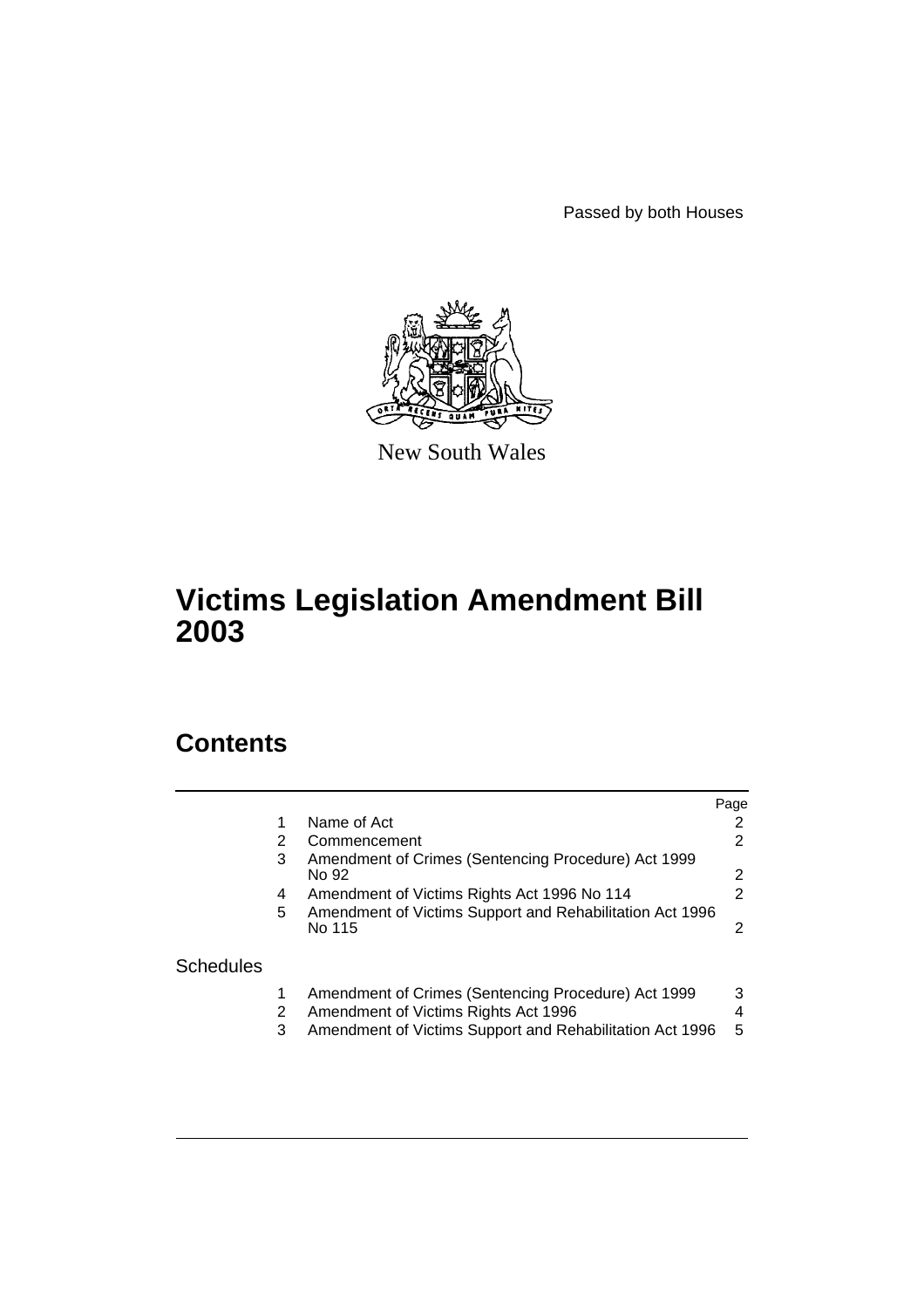*I certify that this PUBLIC BILL, which originated in the LEGISLATIVE ASSEMBLY, has finally passed the LEGISLATIVE COUNCIL and the LEGISLATIVE ASSEMBLY of NEW SOUTH WALES.*

> *Clerk of the Legislative Assembly. Legislative Assembly, Sydney, , 2003*



New South Wales

# **Victims Legislation Amendment Bill 2003**

Act No , 2003

An Act to amend the *Crimes (Sentencing Procedure) Act 1999* to enable victim impact statements to be read out in court by victims of serious offences or their representatives, to amend the *Victims Rights Act 1996* to provide victims of crime with information about the prosecution of accused persons, and to amend the *Victims Support and Rehabilitation Act 1996* to provide payment for counselling services for family members of certain persons killed by the use of motor vehicles.

*I have examined this Bill, and find it to correspond in all respects with the Bill as finally passed by both Houses.*

*Chairman of Committees of the Legislative Assembly.*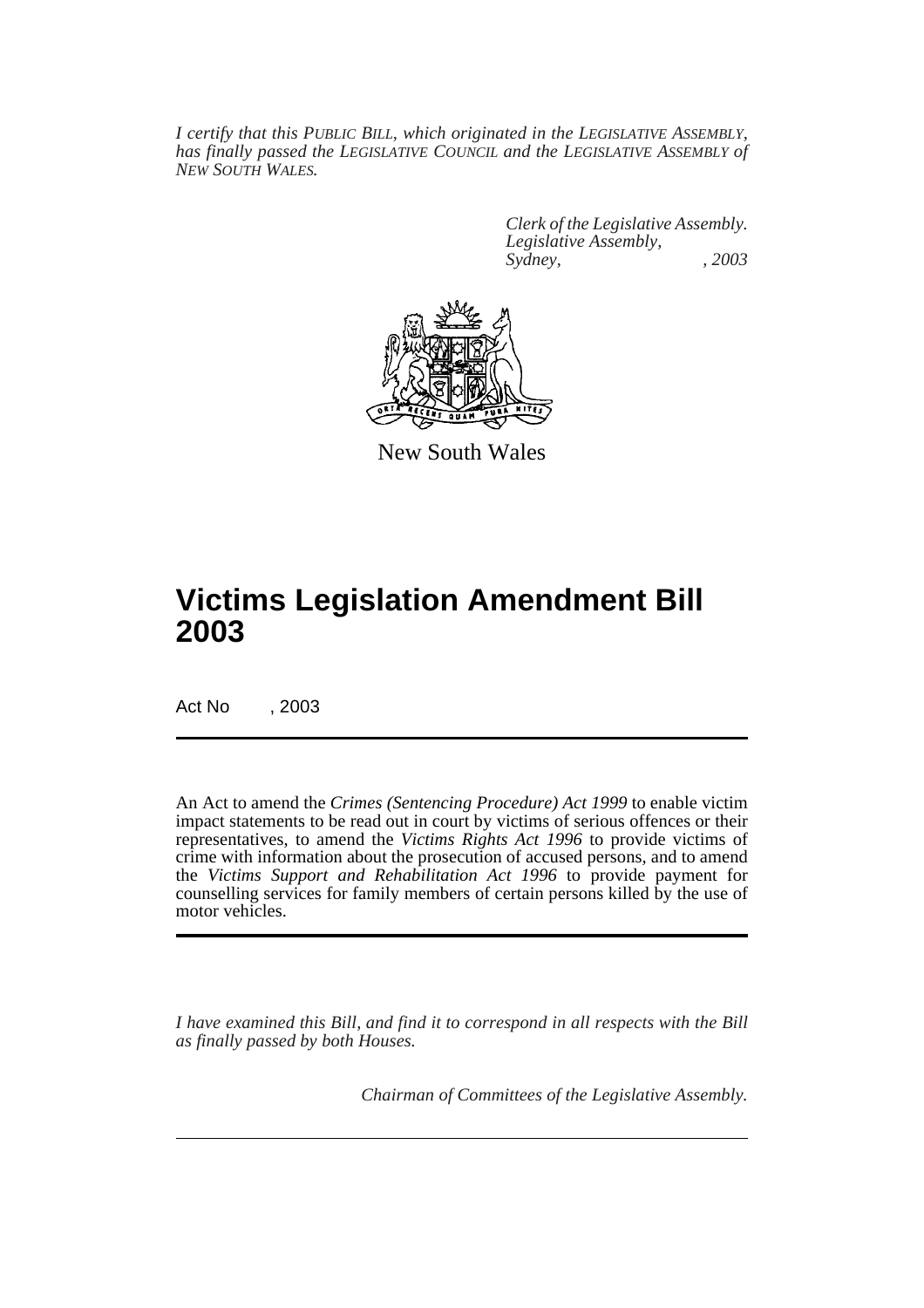### <span id="page-2-0"></span>**The Legislature of New South Wales enacts:**

## **1 Name of Act**

This Act is the *Victims Legislation Amendment Act 2003*.

## <span id="page-2-1"></span>**2 Commencement**

This Act commences on a day or days to be appointed by proclamation.

# <span id="page-2-2"></span>**3 Amendment of Crimes (Sentencing Procedure) Act 1999 No 92**

The *Crimes (Sentencing Procedure) Act 1999* is amended as set out in Schedule 1.

# <span id="page-2-3"></span>**4 Amendment of Victims Rights Act 1996 No 114**

The *Victims Rights Act 1996* is amended as set out in Schedule 2.

## <span id="page-2-4"></span>**5 Amendment of Victims Support and Rehabilitation Act 1996 No 115**

The *Victims Support and Rehabilitation Act 1996* is amended as set out in Schedule 3.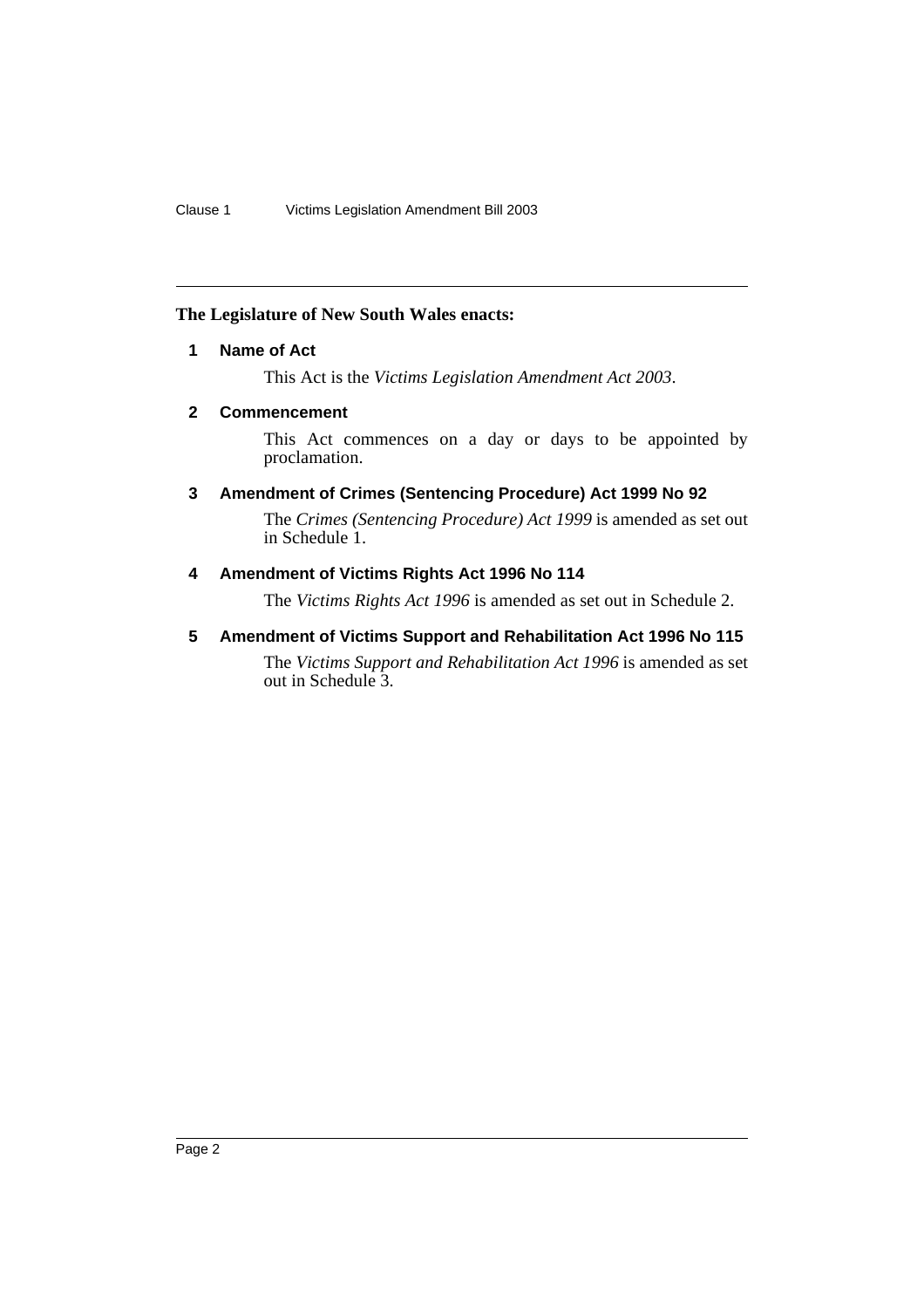Victims Legislation Amendment Bill 2003

Amendment of Crimes (Sentencing Procedure) Act 1999 Schedule 1

# <span id="page-3-0"></span>**Schedule 1 Amendment of Crimes (Sentencing Procedure) Act 1999**

(Section 3)

#### **[1] Section 28 When victim impact statements may be received and considered**

Omit "filed" from section 28 (4) (a). Insert instead "given".

### **[2] Section 30A**

Insert after section 30:

### **30A Reading out victim impact statements in court**

- (1) If a victim impact statement has been duly received by a court, a victim to whom it relates, or a member of the immediate family, or other representative, of the victim, is entitled to read out the whole or any part of the statement to the court.
- (2) The statement may be read out at such time as the court determines after it has convicted, but before it sentences, the offender.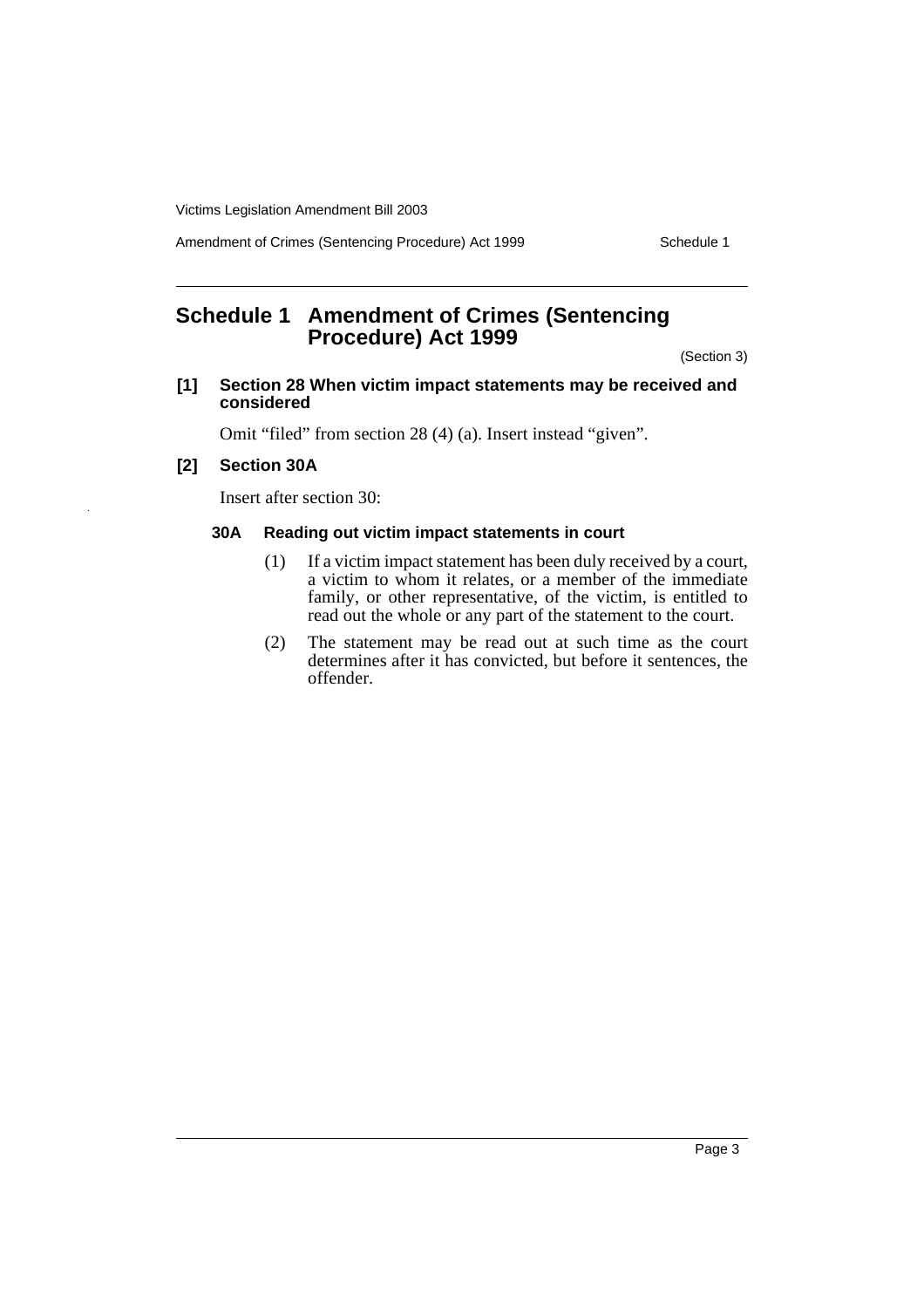Victims Legislation Amendment Bill 2003

Schedule 2 Amendment of Victims Rights Act 1996

# <span id="page-4-0"></span>**Schedule 2 Amendment of Victims Rights Act 1996**

(Section 4)

#### **[1] Section 5 Meaning of victim of crime**

Insert after section 5 (3):

(4) If a person dies as a result of the act concerned and there is more than one member of the person's immediate family, members of the immediate family may nominate a representative for the purposes of the Charter of Victims Rights.

#### **[2] Section 6 Charter of rights for victims of crime**

Omit item 6.5. Insert instead:

#### **6.5 Information about prosecution of accused**

- (1) A victim should be informed in a timely manner of the following:
	- (a) the charges laid against the accused or the reasons for not laying charges,
	- (b) any decision of the prosecution to modify or not to proceed with charges laid against the accused, including any decision to accept a plea of guilty by the accused to a less serious charge in return for a full discharge with respect to the other charges,
	- (c) the date and place of hearing of any charge laid against the accused,
	- (d) the outcome of the criminal proceedings against the accused (including proceedings on appeal) and the sentence (if any) imposed.
- (2) A victim should be consulted before a decision referred to in paragraph (b) above is taken if the accused has been charged with a serious crime that involves sexual violence or that results in actual bodily harm, mental illness or nervous shock to the victim, unless:
	- (a) the victim has indicated that he or she does not wish to be so consulted, or
	- (b) the whereabouts of the victim cannot be ascertained after reasonable inquiry.